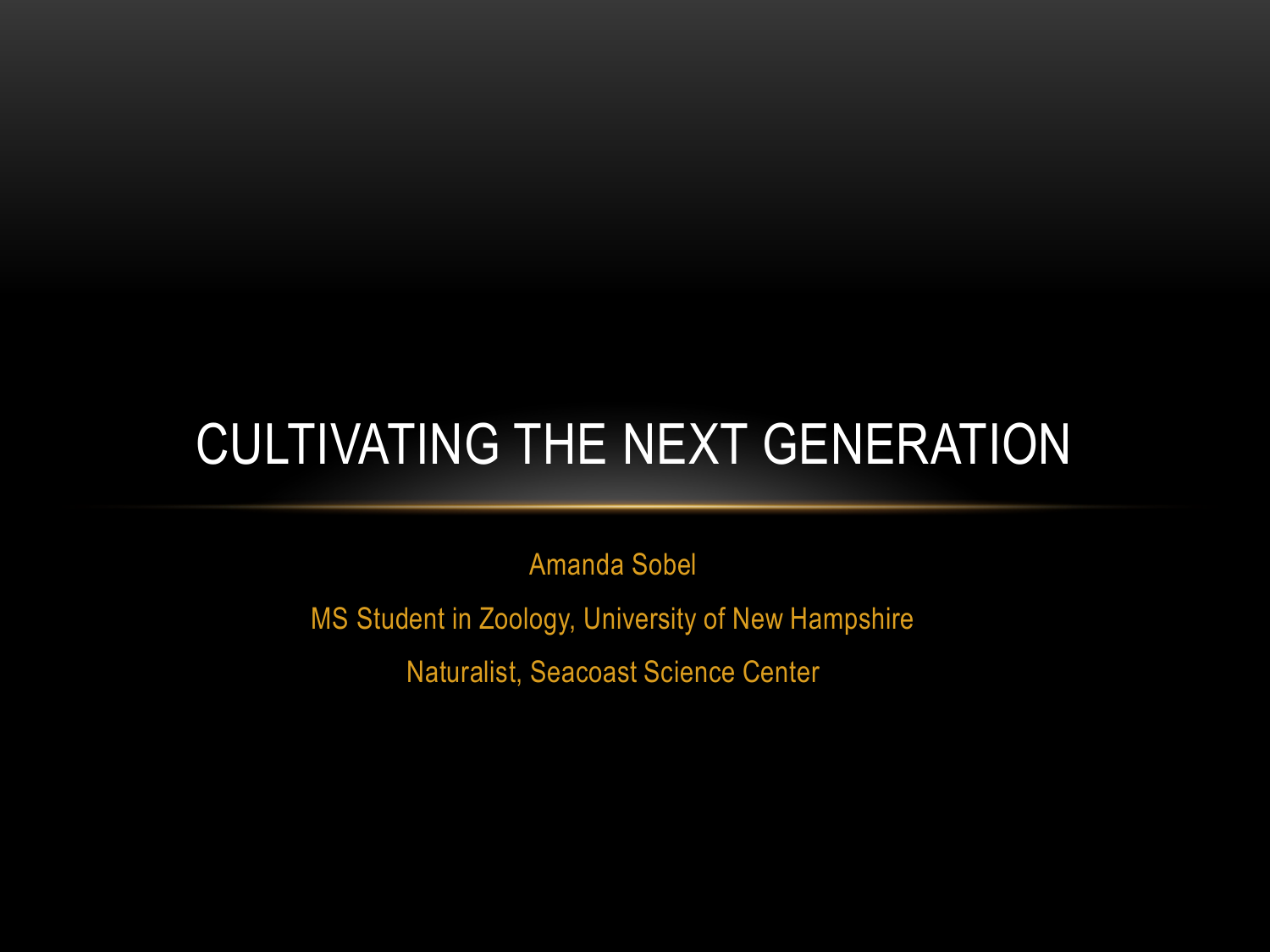## TODAY'S THEME: BETTER COMMUNICATION, COLLABORATION, AND COORDINATION

• By reaching out to more undergrads, we can instill these values and skills in your future employees before you hire them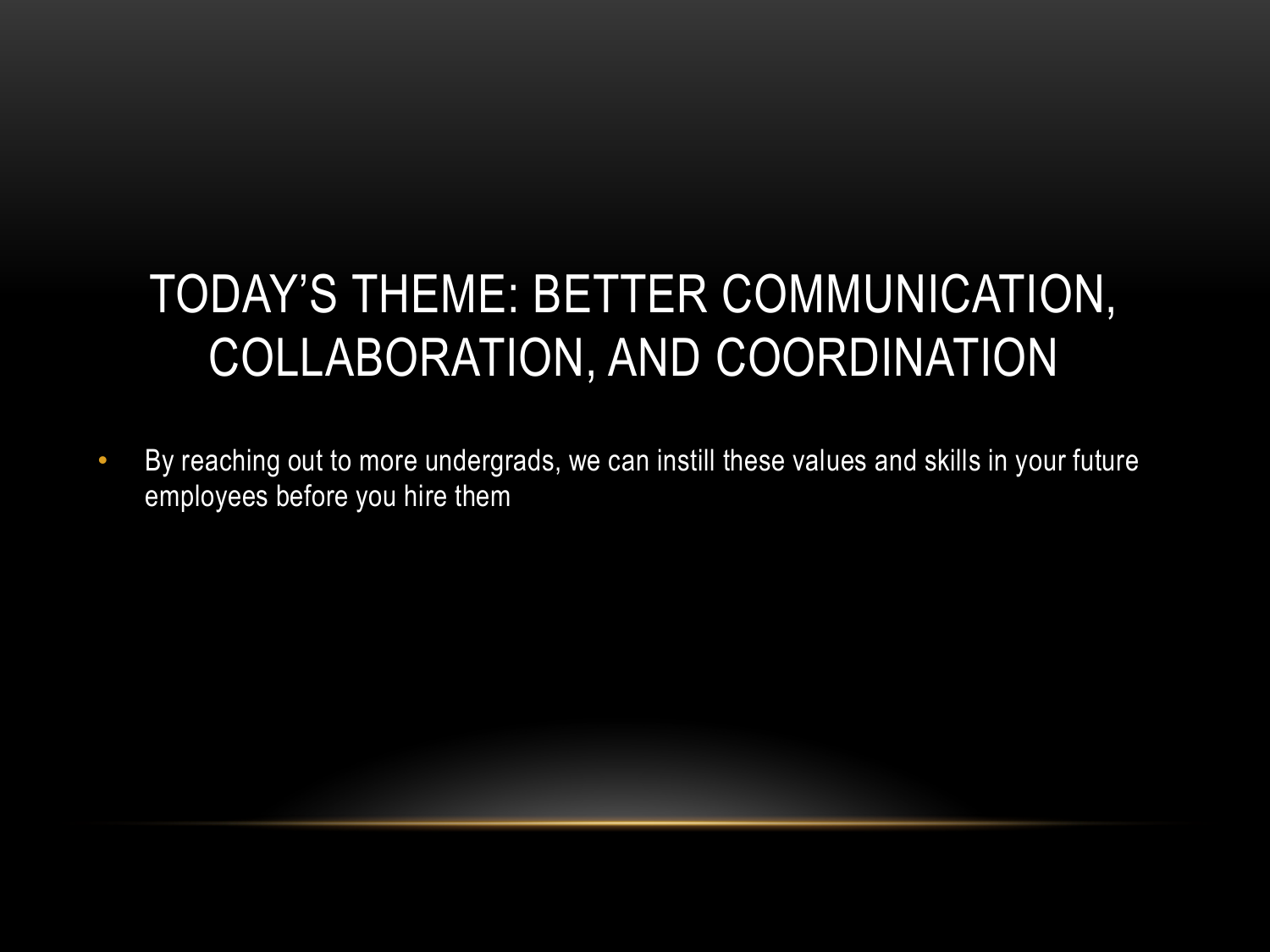### A FEW THINGS…

- More than 12 New England College offer specialized BS/BA degrees in Marine related fields such as Marine Biology, Marine Sciences, Oceanography, etc.
- There is a lack of opportunities for the majority of undergrads in Marine Sciences to experience meaningful, hands-on projects
- There is a lack of understanding amongst undergrads of their potential career options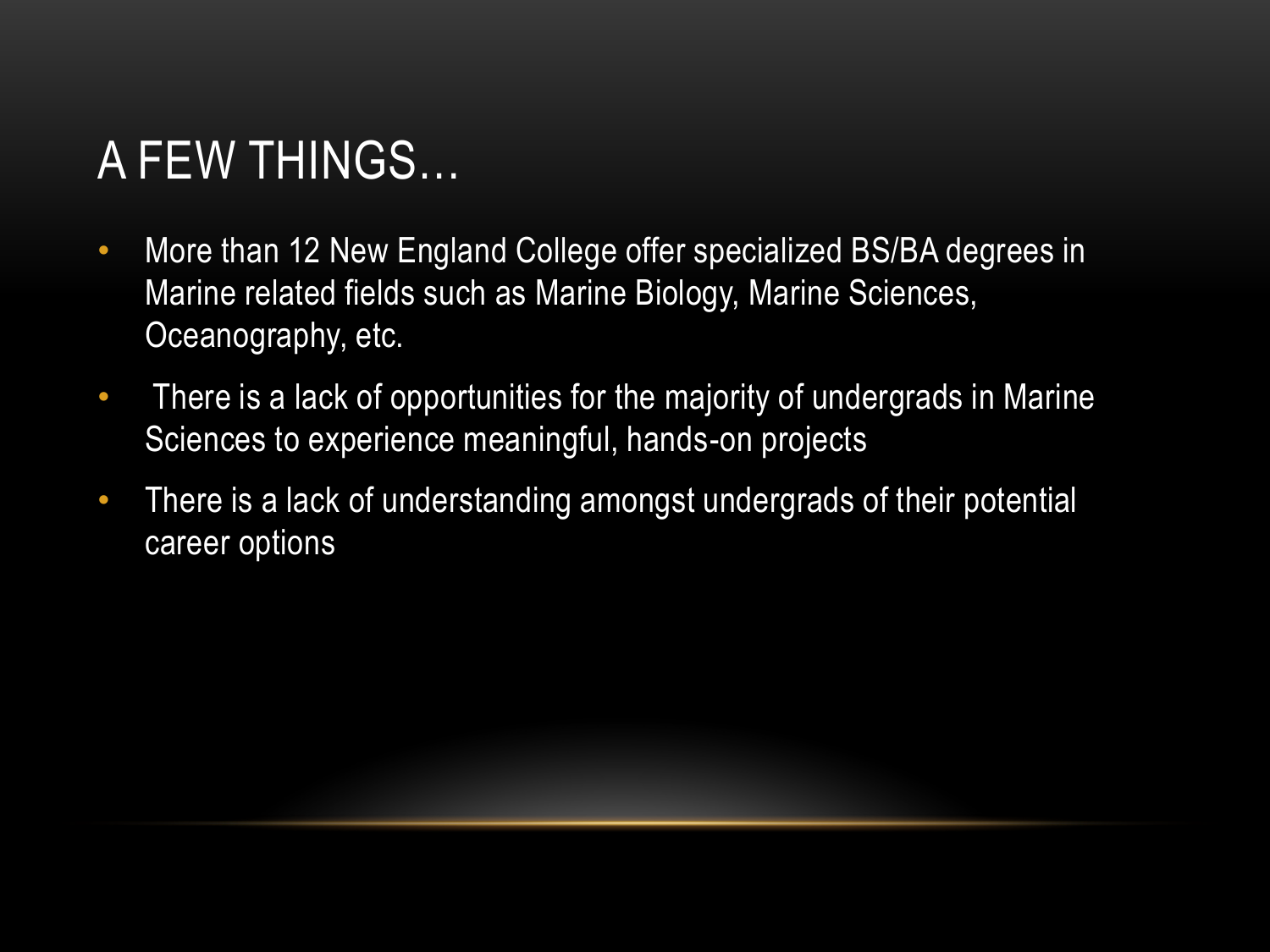# SOLUTION: MORE OUTREACH NEEDED BY NON-PROFITS, GOVERNMENTAL AGENCIES, PRIVATE BUSINESS, ETC.

• Let's maximize our resources to reach the most amount of students that we possibly can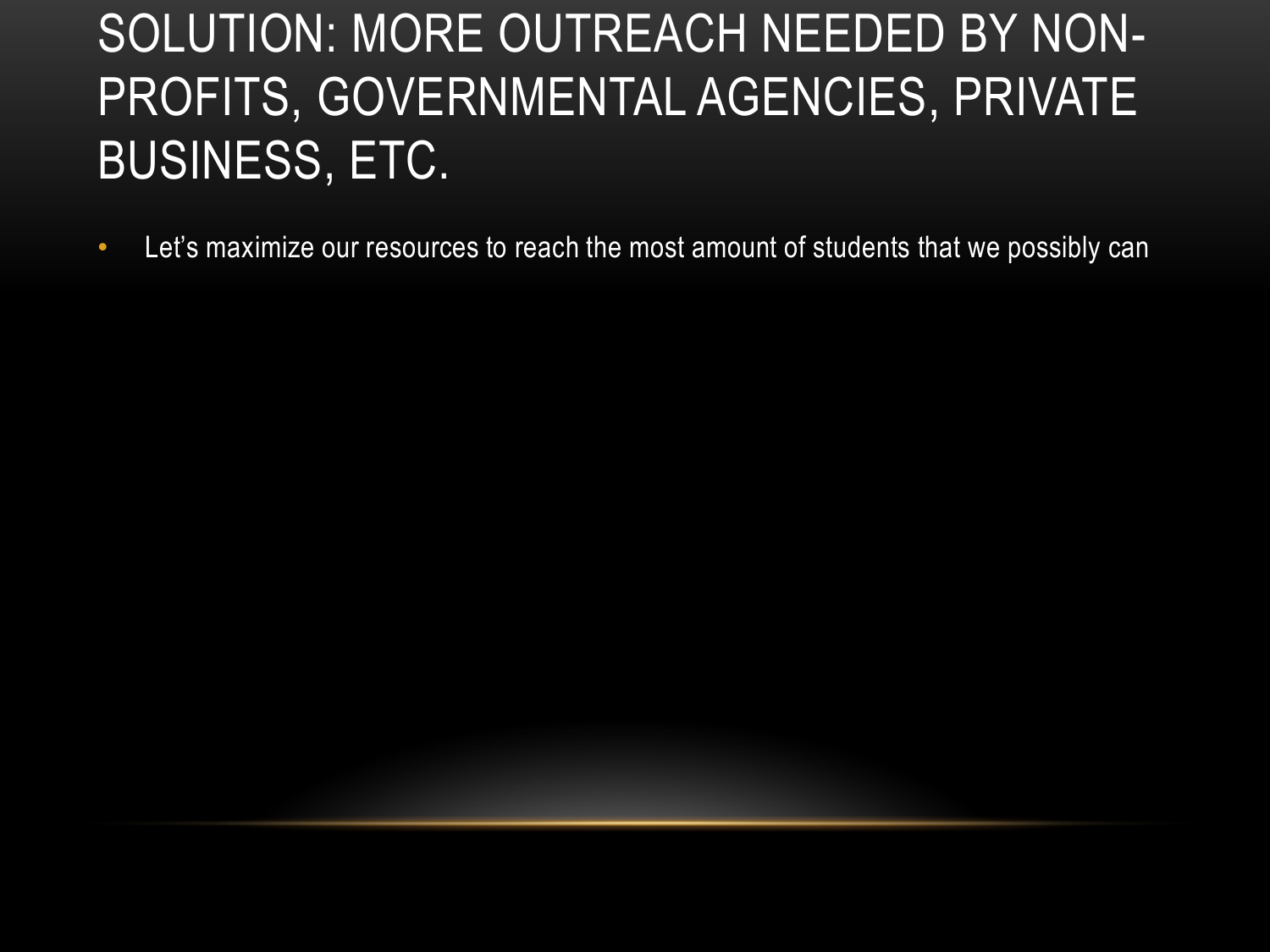## UNH COLLABORATION WITH NERACOOS: IN THE CLASSROOM

- NERACOOS employees coming in as a guest speaker
- Drifter program
- Integrative Biological Question Cumulative Final Project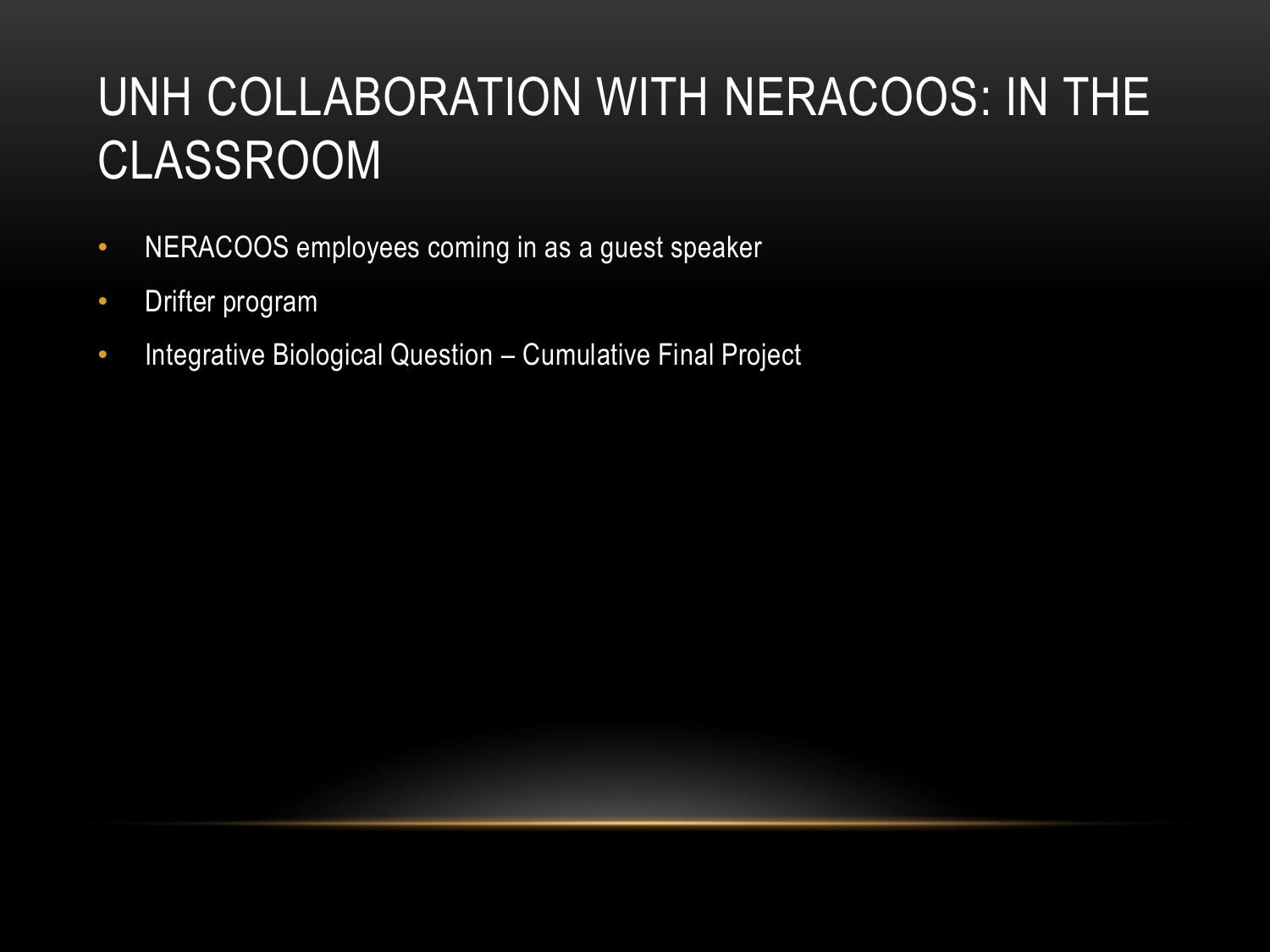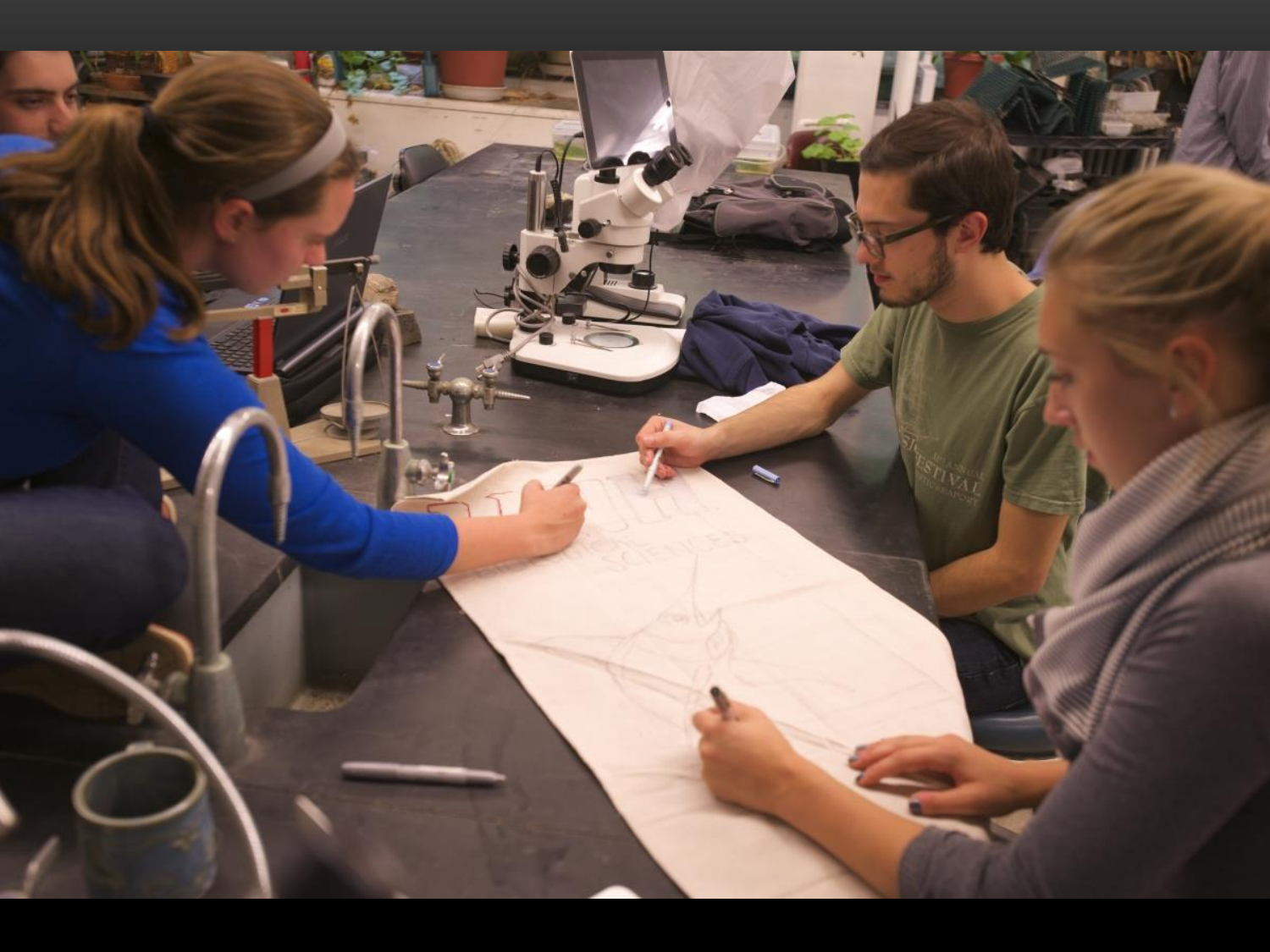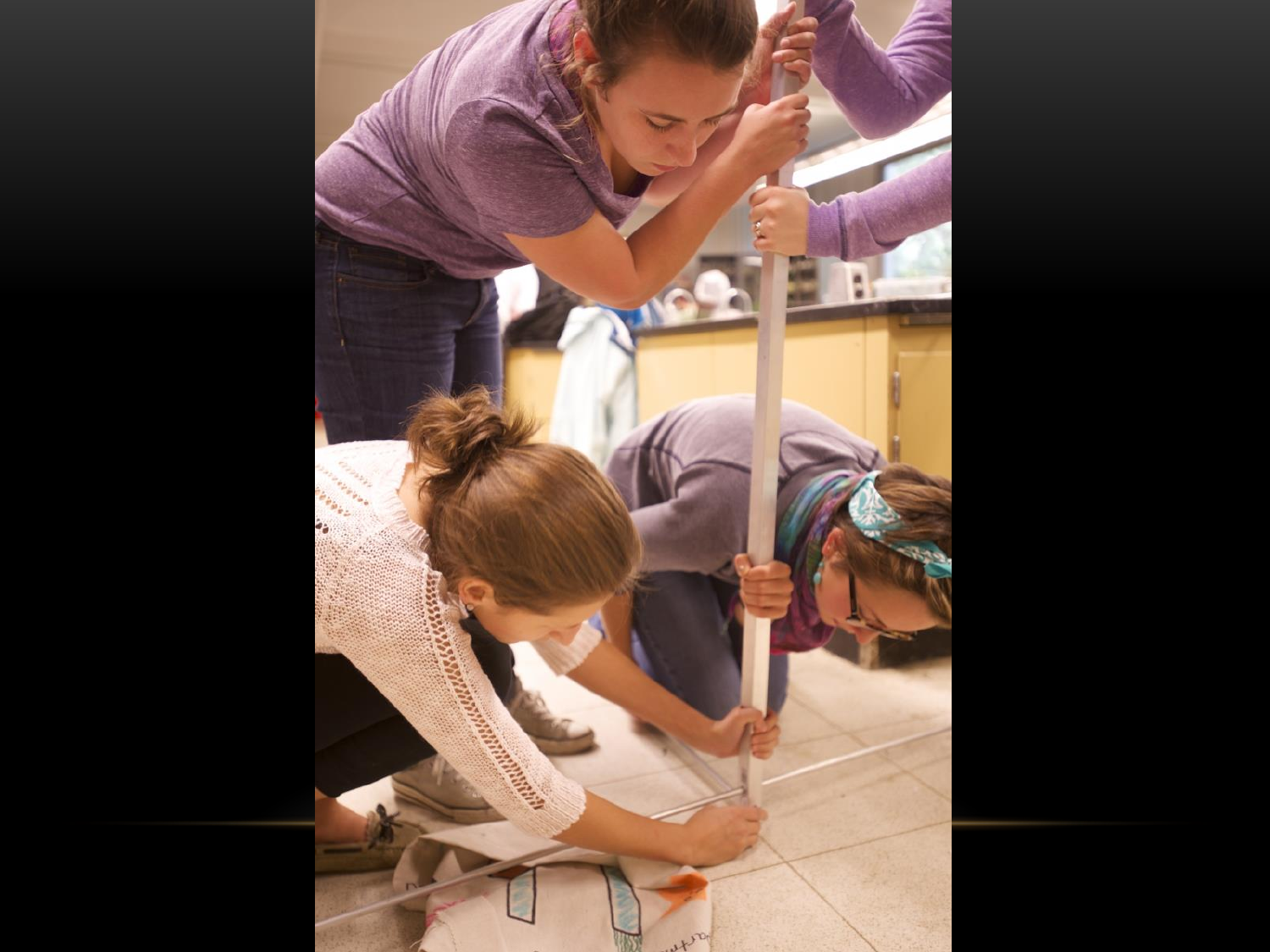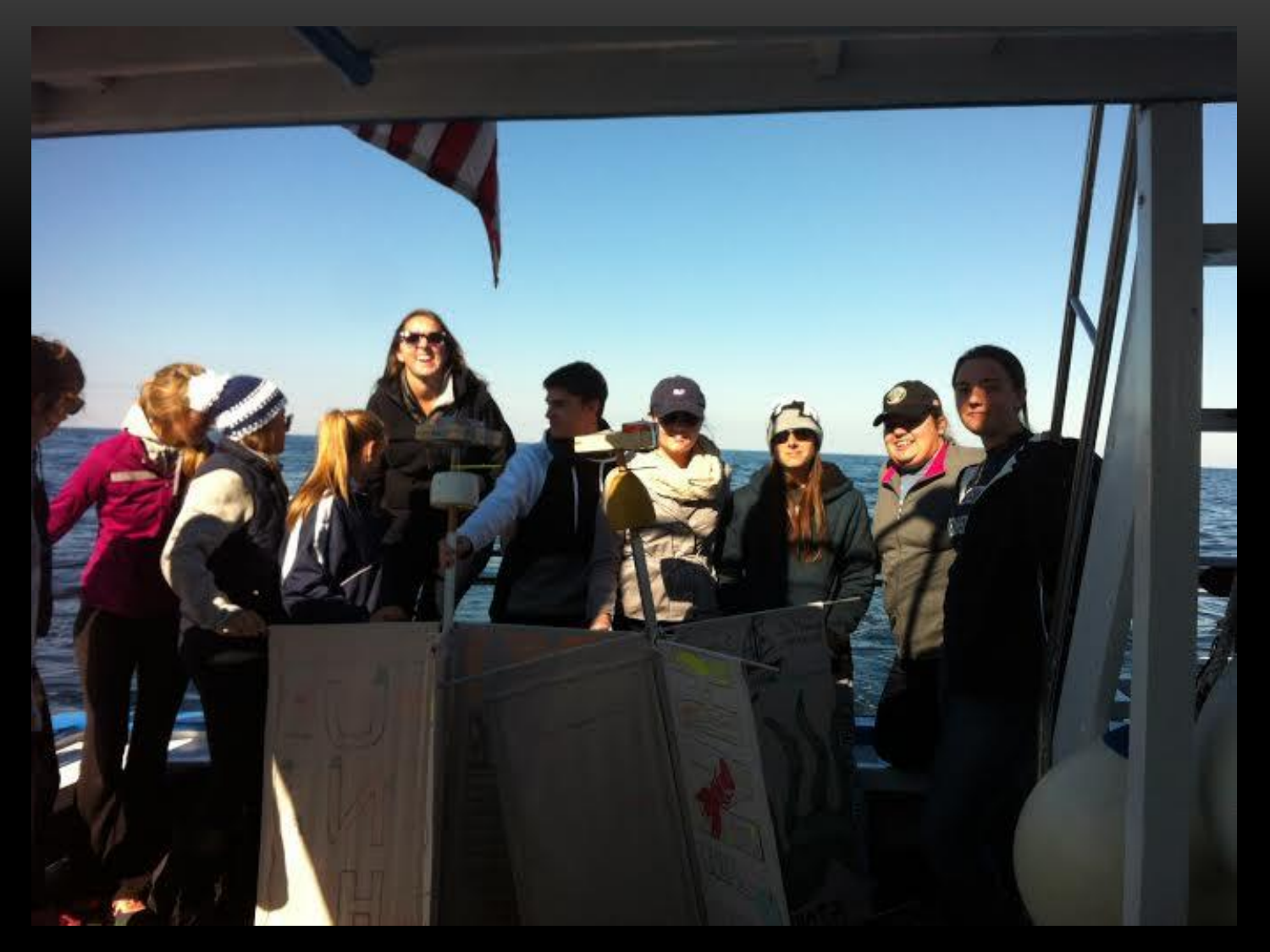#### UNDERGRAD PROJECTS

- Preventing Incidental Catch of *Salmo Salar* in Gulf of Maine
- Investigating the Ecological Effects of Aquaculture Waste
- Sinking Garbage
- Exploring the Population Decline of *Eubalaena glacialis* in the Gulf of Maine
- Exploring Oil Spills: tracking the Oil in the Kara Sea
- Conservation of Coastal Wetlands Using Environmental Monitoring Data
- Exploring the Population Decline of the Scalloped HammerHead in the **Galapagos**
- Accurately Measuring the Effects of Ocean Aquaculture on Surrounding **Ecosystems**